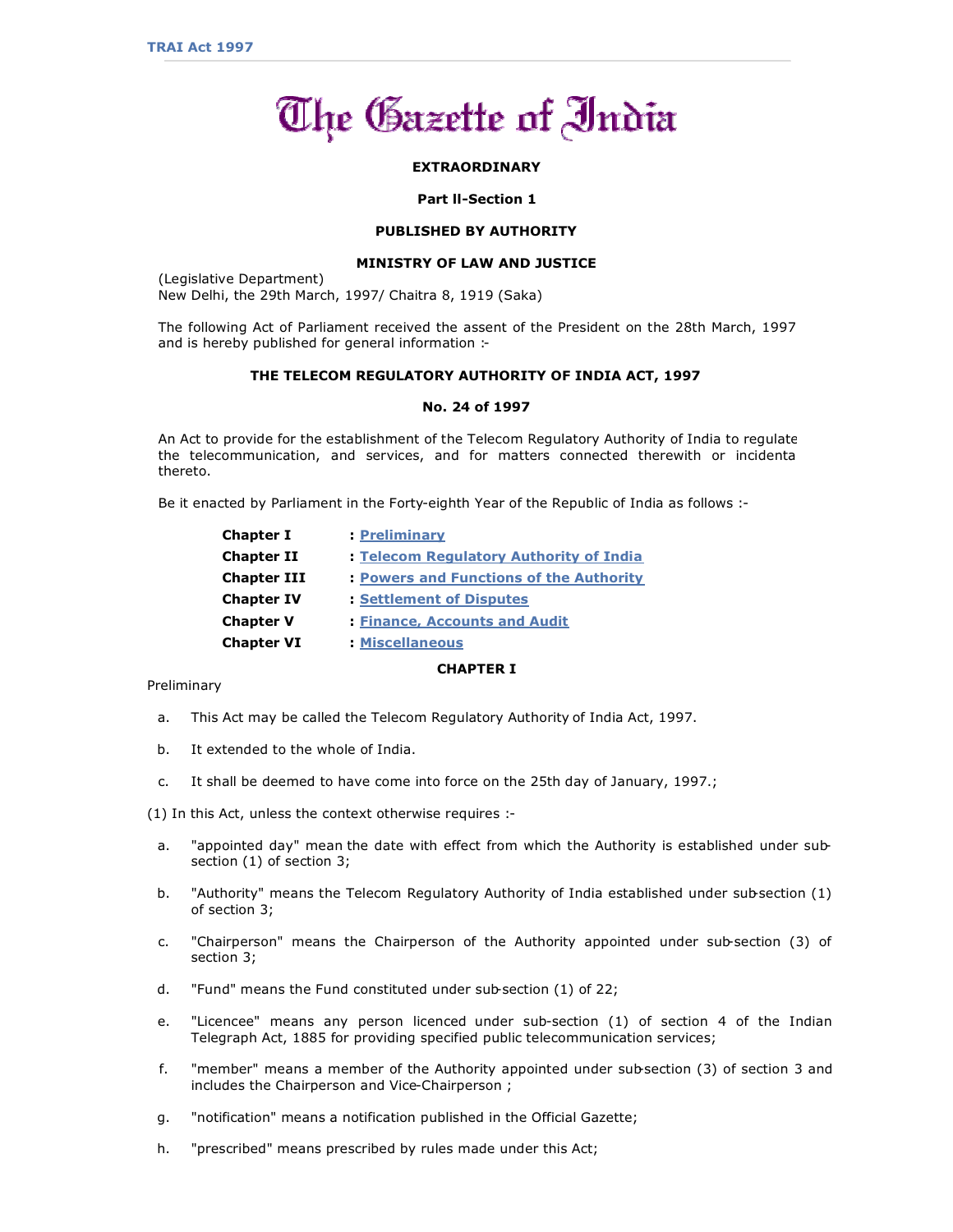- i. "regulations" means regulations made by the Authority under this Act;
- j. "service provider" means the Government and includes a licensee;
- k. "telecommunication service" means service of any description (including electronic mail, voice mail, data services, audio tex service, video tex services, radio paging and cellular mobile telephone services) which is made available to users by means of any transmission or reception of signs, signals, writing, images and sounds or intelligence of any nature, by wire, radio, visual or other electro-magnetic means but shall not include broadcasting services.

(2) Words and expressions used and not defined in this Act but defined in the Indian Telegrapl Act, 1885 or the Indian Wireless Telegraphy Act, 1933 shall have the meanings respectively assigned to them in those Acts.

(3) Any reference in this Act to a law which is not in force in the State of Jammu and Kashmir shall in relation to that State be construed as a reference to the corresponding law, if any, in that State.

| <b>CHAPTER II</b> |                                       |  |  |
|-------------------|---------------------------------------|--|--|
|                   | Telecom Regulatory Authority of India |  |  |

| Establish-<br>ment<br>and<br>incorporation<br>of Authority | 3 (a) With effect from such date as the Central Government may,<br>by notification appoint, there shall be established, for the purposes<br>of this Act, an Authority to be called the Telecom Regulatory<br>Authority of India.                                                                                                                                                       |                                                                  |
|------------------------------------------------------------|----------------------------------------------------------------------------------------------------------------------------------------------------------------------------------------------------------------------------------------------------------------------------------------------------------------------------------------------------------------------------------------|------------------------------------------------------------------|
|                                                            | (b) The Authority shall be a body corporate by the name aforesaid,<br>having perpetual succession and a common seal, with power,<br>subject to the provisions of this Act, to acquire, hold and dispose of<br>property, both movable and immovable, and to contact, and shall,<br>by the said name, sue or be sued.                                                                    |                                                                  |
|                                                            | (c) The authority shall consist of a Chairperson, and not less than<br>two, but not exceeding six members, to be appointed by the<br><b>Central Government</b>                                                                                                                                                                                                                         |                                                                  |
|                                                            | (d) The head office of the Authority shall be at New Delhi.                                                                                                                                                                                                                                                                                                                            |                                                                  |
|                                                            |                                                                                                                                                                                                                                                                                                                                                                                        |                                                                  |
| Quali-<br>fications for<br>appointment<br>of               | 4 (a) The Chairperson shall be a person who is or has been a Judge<br>of the Supreme Court or who is or has been Chief Justice of a High<br>Court.                                                                                                                                                                                                                                     |                                                                  |
| Chairperson<br>other<br>and<br>Members.                    | (b) A Member shall be a person who has special knowledge of, any<br>professional experience, in telecommunication, industry, finance,<br>accountancy, law, management and consumer affairs;                                                                                                                                                                                            |                                                                  |
|                                                            | Provided that a person who is or has been in the service of<br>Government shall not be appointed as a member unless such<br>person has held the post of Secretary or Additional Secretary, or<br>the post of Additional Secretary and Secretary to the Government<br>of India or any equivalent post in the Central Government or the<br>State Government for a period of three years. |                                                                  |
|                                                            |                                                                                                                                                                                                                                                                                                                                                                                        |                                                                  |
|                                                            | 5 (a) Before appointing any person as the Chairperson or Member,<br>the Central Government shall satisfy itself that the person does not<br>have any such financial or other interest as is likely to affect<br>prejudicially his functions as such member.                                                                                                                            | Term<br>of<br>office<br>conditions<br>of service,<br>etc.,<br>of |
|                                                            | (b) The Chairperson shall hold office for a term of five years from<br>the date on which he enters upon his office.                                                                                                                                                                                                                                                                    | Chair-<br>person and<br>other<br>members.                        |
|                                                            | (c) A member shall hold office for a term of five years from the<br>date on which he enters upon his office or until he attains the age                                                                                                                                                                                                                                                |                                                                  |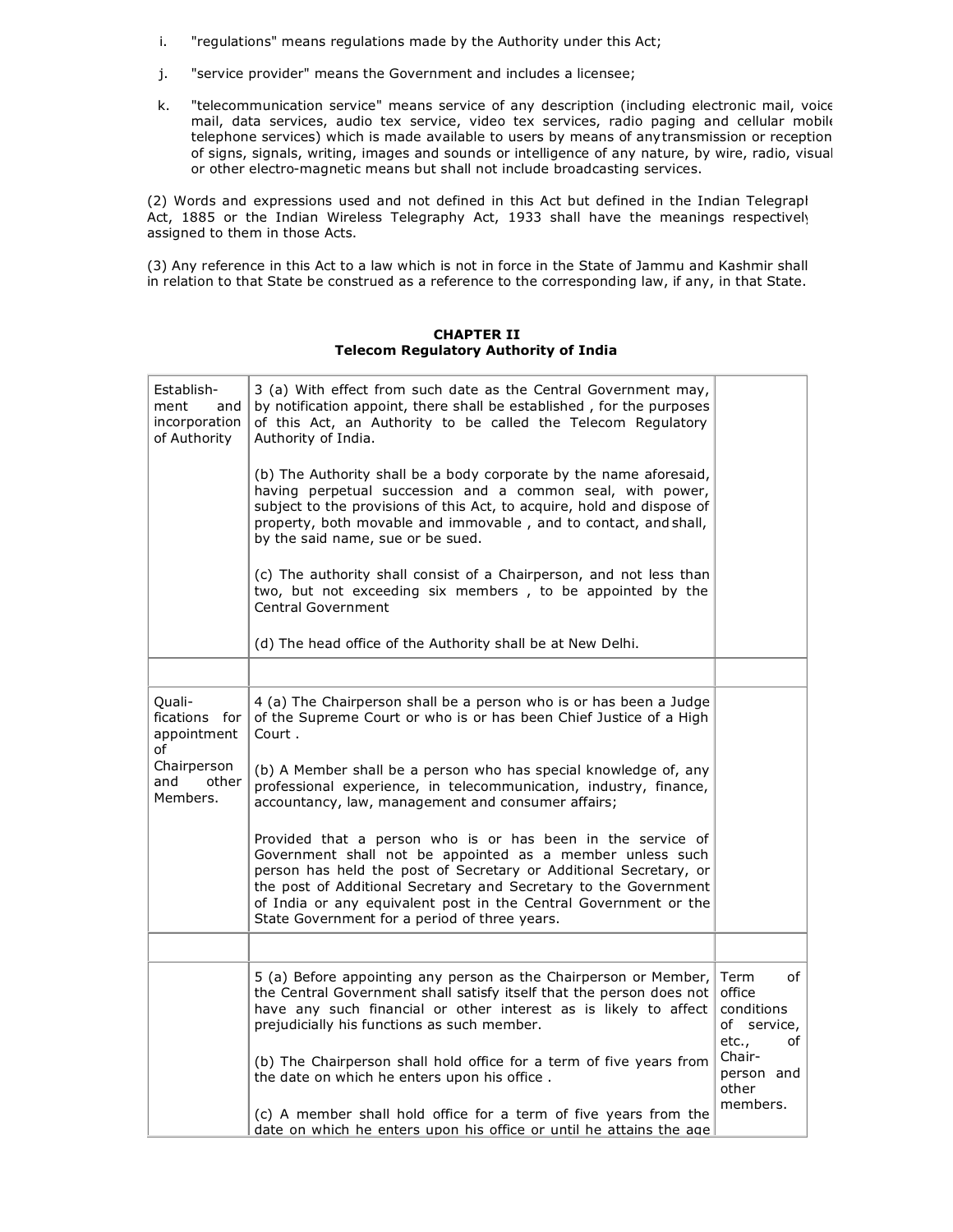| of sixty five years, whichever is earlier.                                                                                                                                                                                                                                                                                                                                                                                   |                                                                |
|------------------------------------------------------------------------------------------------------------------------------------------------------------------------------------------------------------------------------------------------------------------------------------------------------------------------------------------------------------------------------------------------------------------------------|----------------------------------------------------------------|
| (d) The employee of the Government on his selection as member<br>shall have to retire from service before joining as a member.                                                                                                                                                                                                                                                                                               |                                                                |
| (e) The salary and allowances payable to and the other terms and<br>conditions of service of the Chairperson and other members shall<br>be such as may be prescribed.                                                                                                                                                                                                                                                        |                                                                |
| (f) The salary, allowances and other conditions of service of the<br>Chairperson or of a member shall not be varied to this<br>disadvantage after appointment.                                                                                                                                                                                                                                                               |                                                                |
| (g) Notwithstanding anything contained in sub-section (2) or sub-<br>section (3), a member may-                                                                                                                                                                                                                                                                                                                              |                                                                |
| relinquish his office by giving in writing to the Central<br>i.<br>Government notice of not less than three months; or<br>be removed from his office in accordance with the<br>ii.<br>provisions of section 7.                                                                                                                                                                                                               |                                                                |
| (h) The Chairperson or any other member ceasing to hold office as<br>such, shall-                                                                                                                                                                                                                                                                                                                                            |                                                                |
| i.<br>be eligible for further employment under the Central<br>Government or any State Government; or<br>not accept any commercial employment, for a period of two<br>ii.<br>years from the date he ceases to hold such office.                                                                                                                                                                                               |                                                                |
| (i) A vacancy caused to the office of the Chairperson or any other<br>member shall be filled up within a period of three months from the<br>date on which such vacancy occurs.                                                                                                                                                                                                                                               |                                                                |
| Explanation - For the purposes of this section, "commercial<br>employment" means employment in any capacity under, or agency<br>of, a person engaged in trading, commercial, industrial or financial<br>business in any field and includes also a director of a company or<br>partner of a firm and it also indudes setting up practice either<br>independently or as partner of a firm or as an adviser or a<br>consultant. |                                                                |
|                                                                                                                                                                                                                                                                                                                                                                                                                              |                                                                |
| (a)<br>The<br>Chairperson<br>shall<br>have<br>general<br>6<br>powers<br>of<br>superintendence and directions in the conduct of the affairs of the<br>Authority and he shall, in addition to presiding over the meetings of<br>the Authority, exercise and discharge such powers and functions of<br>the Authority and shall discharge such other powers and functions<br>as may be prescribed.                               | Powers<br>of<br>Chairperson<br>and<br>Vice-<br>Chairperson     |
| (b) The Central Government may appoint one of the members to be<br>a Vice-Chairperson of the Authority who shall exercise and<br>discharge such powers and functions of the Chairperson as may be<br>prescribed or as may be delegated to him by the Authority.                                                                                                                                                              |                                                                |
|                                                                                                                                                                                                                                                                                                                                                                                                                              |                                                                |
| 7 (1) The Central Government may remove from office any<br>member, who,-                                                                                                                                                                                                                                                                                                                                                     | Removal<br>and<br>suspension                                   |
| has been adjudged an insolvent; or<br>а.<br>b. has been convicted of an offence which, in the opinion of<br>the Central Government, involves moral turpitude; or<br>has become physically or mentally incapable of acting as a<br>c.<br>member; or<br>has acquired such financial or other interest as is likely to<br>d.                                                                                                    | of member<br>from office<br>certain<br>in<br>circum-<br>stance |
| affect prejudicially his functions as a member; or<br>has so abused his position as to render his continuance in<br>e.                                                                                                                                                                                                                                                                                                       |                                                                |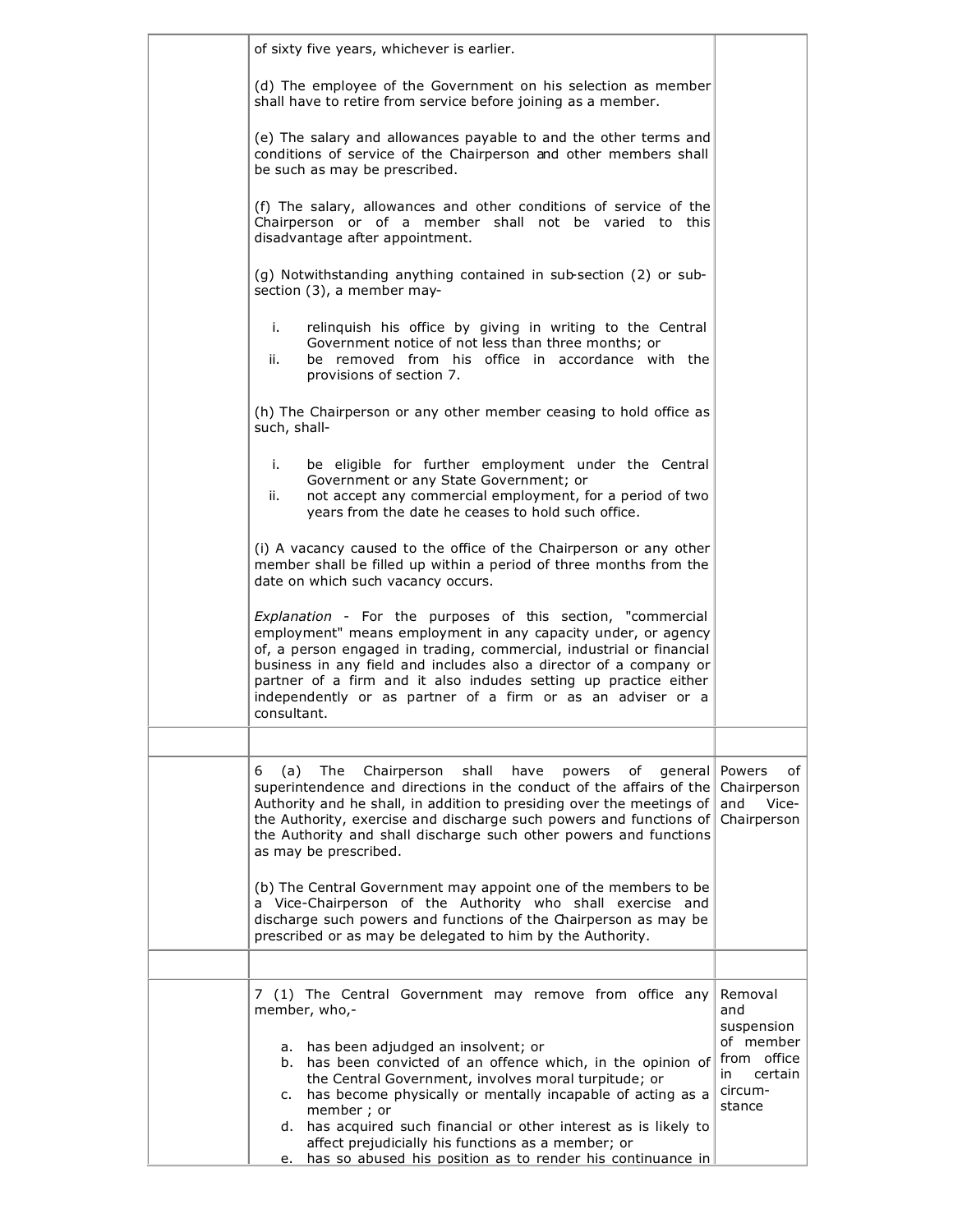|                                                     | office prejudicial to be public interest.                                                                                                                                                                                                                                                                                                                                                                                                                                 |  |
|-----------------------------------------------------|---------------------------------------------------------------------------------------------------------------------------------------------------------------------------------------------------------------------------------------------------------------------------------------------------------------------------------------------------------------------------------------------------------------------------------------------------------------------------|--|
|                                                     | (2) Notwithstanding anything contained in sub-section (1), no<br>member shall be removed from his office on the ground specified in<br>clause (d) or clause (e) of that sub-section unless the Supreme<br>Court on a reference being made to it in this behalf by the Certral<br>Government, has, on an enquiry, held by it in accordance with such<br>procedure as prescribed in this behalf, reported that the member<br>ought on such ground or grounds to be removed. |  |
|                                                     | (3) The Central Government may suspend from office a member in<br>respect of whom a reference has been made to the Supreme Court<br>under Sub-Section (2) until the Central Government has passed an<br>order on receipt of the report of the Supreme Court on such<br>reference.                                                                                                                                                                                         |  |
|                                                     |                                                                                                                                                                                                                                                                                                                                                                                                                                                                           |  |
| Meetings                                            | 8 (1) The Authority shall meet at such times and places, and shall<br>observe such rules of procedures in regard to the transaction of<br>business at its meetings (including quorum at such meetings) as<br>may be provided by regulations.                                                                                                                                                                                                                              |  |
|                                                     | (2) The Chairperson or, if for any reason, he is unable to attend a<br>meeting of the Authority, Vice-Chairperson and in his absence, any<br>other member chosen by the members present from amongst<br>themselves at the meeting shall preside at the meeting.                                                                                                                                                                                                           |  |
|                                                     | (3) All questions which come up before any meeting of the<br>Authority shall be decided by a majority vote of the members<br>present and voting, and in the event of an equality of votes, the<br>Chairperson or in his absence, the person presiding, shall have a<br>second or casting vote.                                                                                                                                                                            |  |
|                                                     | (4) The Authority may make regulations for the transaction of<br>business at its meetings.                                                                                                                                                                                                                                                                                                                                                                                |  |
|                                                     |                                                                                                                                                                                                                                                                                                                                                                                                                                                                           |  |
| Vacancies,<br>etc, not to<br>invalidate             | 9. No act or proceeding of the Authority shall be invalid merely by<br>reason of-                                                                                                                                                                                                                                                                                                                                                                                         |  |
| proceed-<br>ings<br>of<br>Authority.                | any vacancy in, or any defect in the constitution of, the<br>а.<br>Authority; or<br>b. any defect in the appointment of a person acting as a<br>member of the Authority; or<br>any irregularity in the procedure of the Authority not<br>c.<br>affecting the merits of the case.                                                                                                                                                                                          |  |
|                                                     |                                                                                                                                                                                                                                                                                                                                                                                                                                                                           |  |
| Officers and<br>other<br>employees<br>of Authority. | 10. (1) The Authority may appoint officers and such other<br>employees as it considers necessary for the efficient discharge of its<br>functions under this Act.                                                                                                                                                                                                                                                                                                          |  |
|                                                     | (2) The salary and allowances payable to and the other conditions<br>of service of the officers and other employees of the Authority<br>appointed under sub-section (1) shall be such as may be<br>determined by regulations.                                                                                                                                                                                                                                             |  |
|                                                     |                                                                                                                                                                                                                                                                                                                                                                                                                                                                           |  |

**CHAPTER III**<br>Powers and Functions of the Authority

| of        | Functions $\vert$ 11. (1) Notwithstanding anything contained in the Indian Telegraph |
|-----------|--------------------------------------------------------------------------------------|
| Authority | Act, 1885 the functions of the Authority shall be to-                                |
|           | a. recommend the need and timing for introduction of new<br>service provider;        |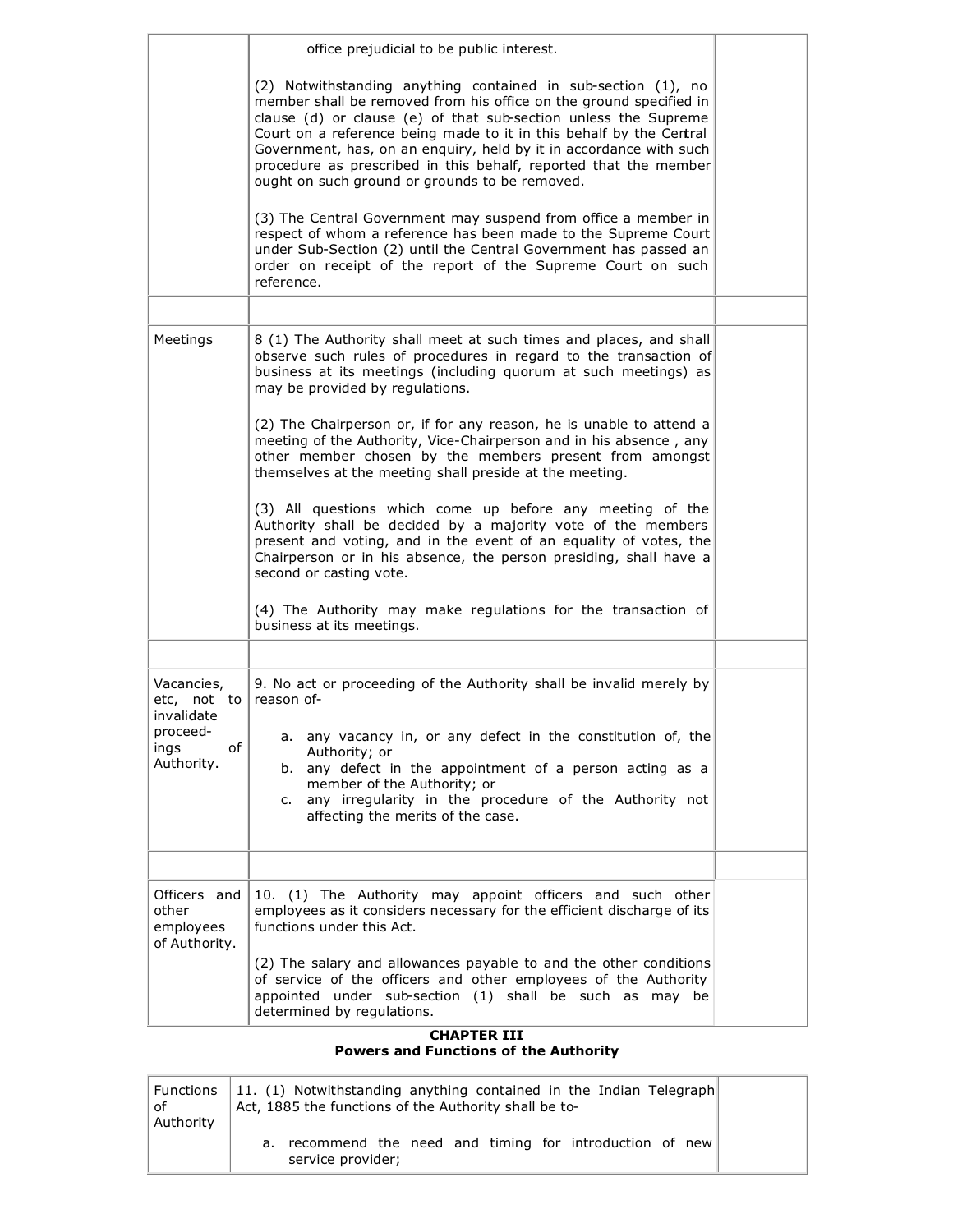|            | b. recommend the terms and conditions of licence to a service<br>provider:<br>c. ensure technical compatibility and effective inter-connection<br>between different service providers;<br>d. regulate arrangement amongst service providers of sharing<br>their revenue derived from providing telecommunication<br>services:<br>e. ensure compliance of terms and conditions of licence;<br>recommend revocation of licence for non-compliance of terms<br>f.<br>and conditions of licence;<br>g. laydown and ensure the time period for providing local and<br>long distance circuits of telecommunication between different<br>service providers:<br>h. facilitate competition and promote efficiency in the operation of<br>telecommunication services so as to facilitate growth in such<br>services;<br>protect the interest of the consumers of telecommunication<br>i.<br>service;<br>monitor the quality of service and conduct the periodical<br>j.<br>survey of such provided by the service providers;<br>k. inspect the equipment used in the network and recommend<br>the type of equipment to be used by the service providers;<br>maintain register of interconnect agreements and of all such<br>I.<br>other matters as may be provided in the regulations;<br>m. keep register maintained under clause (I) open for inspection<br>to any member of public on payment of such fee and<br>compliance of such other requirements as may be provided in<br>the regulations;<br>n. settle disputes between service providers;<br>render advice to the Central Government in the matters<br>0.<br>relating to the development of telecommunication technology<br>and any other matter reliable to telecommunication industry in<br>qeneral;<br>p. levy fees and other charges at such rates and in respect of<br>such services as may be determined by regulations;<br>ensure effective compliance of universal service obligations;<br>q.<br>perform such other functions including such administrative and<br>r.<br>financial functions as may be entrusted to it by the Central<br>Government or as may be necessary to carry out the<br>provisions of this Act. |                                                                                  |
|------------|---------------------------------------------------------------------------------------------------------------------------------------------------------------------------------------------------------------------------------------------------------------------------------------------------------------------------------------------------------------------------------------------------------------------------------------------------------------------------------------------------------------------------------------------------------------------------------------------------------------------------------------------------------------------------------------------------------------------------------------------------------------------------------------------------------------------------------------------------------------------------------------------------------------------------------------------------------------------------------------------------------------------------------------------------------------------------------------------------------------------------------------------------------------------------------------------------------------------------------------------------------------------------------------------------------------------------------------------------------------------------------------------------------------------------------------------------------------------------------------------------------------------------------------------------------------------------------------------------------------------------------------------------------------------------------------------------------------------------------------------------------------------------------------------------------------------------------------------------------------------------------------------------------------------------------------------------------------------------------------------------------------------------------------------------------------------------------------------------------------------------------------------------------------------------------|----------------------------------------------------------------------------------|
| 13<br>of l | (2) Notwithstanding anything contained in the Indian Telegraph Act, Powers of                                                                                                                                                                                                                                                                                                                                                                                                                                                                                                                                                                                                                                                                                                                                                                                                                                                                                                                                                                                                                                                                                                                                                                                                                                                                                                                                                                                                                                                                                                                                                                                                                                                                                                                                                                                                                                                                                                                                                                                                                                                                                                   |                                                                                  |
| 1885       | 1885, the Authority may, from time to time, by order, notify in the<br>Official Gazette the rates at which the telecommunication services<br>within India and outside India shall be provided under this Act<br>including the rates at which messages shall be transmitted to any<br>country outside India;<br>Provided that the Authority may notify different rates for different<br>persons or class of persons for similar telecommunication services and<br>where different rates are fixed as aforesaid the Authority shall record<br>the reasons therefor.<br>(3) While discharging its functions under sub-section (1), the Authority<br>shall not act against the interest of the sovereignty and integrity of<br>India, the security of the State, friendly relations with foreign States,<br>public order, decency or morality.<br>(4) The Authority shall ensure transparency while exercising its powers<br>and discharging its functions.                                                                                                                                                                                                                                                                                                                                                                                                                                                                                                                                                                                                                                                                                                                                                                                                                                                                                                                                                                                                                                                                                                                                                                                                                         | Authority<br>to call or<br>information<br>conduct<br>invest-<br>igations,<br>etc |
|            |                                                                                                                                                                                                                                                                                                                                                                                                                                                                                                                                                                                                                                                                                                                                                                                                                                                                                                                                                                                                                                                                                                                                                                                                                                                                                                                                                                                                                                                                                                                                                                                                                                                                                                                                                                                                                                                                                                                                                                                                                                                                                                                                                                                 |                                                                                  |
|            | 12. (1) Where the Authority considers it expedient so to do, it may, by<br>order in writing.                                                                                                                                                                                                                                                                                                                                                                                                                                                                                                                                                                                                                                                                                                                                                                                                                                                                                                                                                                                                                                                                                                                                                                                                                                                                                                                                                                                                                                                                                                                                                                                                                                                                                                                                                                                                                                                                                                                                                                                                                                                                                    |                                                                                  |
|            | call upon any service provider at any time to furnish in writing<br>а.                                                                                                                                                                                                                                                                                                                                                                                                                                                                                                                                                                                                                                                                                                                                                                                                                                                                                                                                                                                                                                                                                                                                                                                                                                                                                                                                                                                                                                                                                                                                                                                                                                                                                                                                                                                                                                                                                                                                                                                                                                                                                                          |                                                                                  |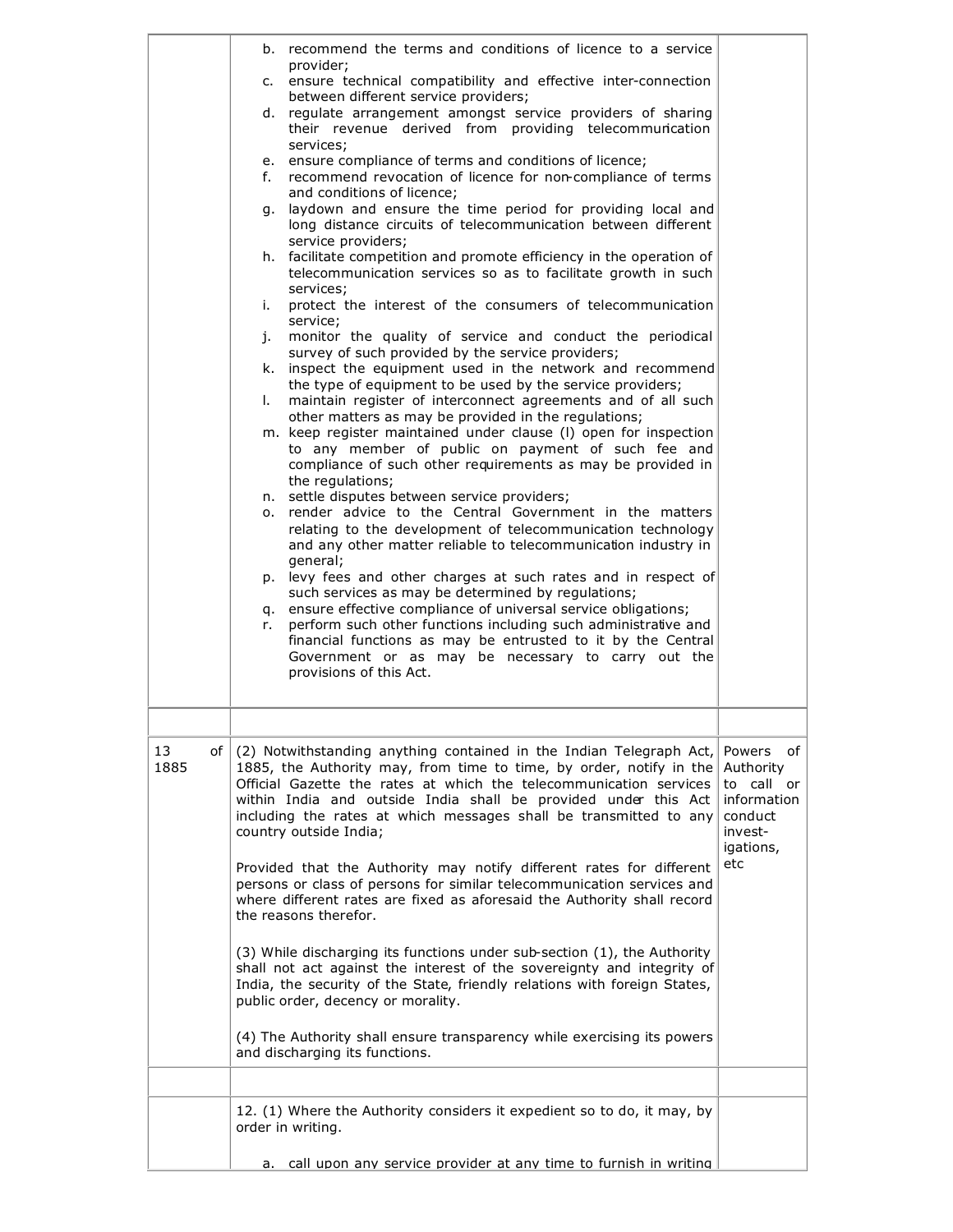|                                                          | such information or explanation relating to its affairs as the<br>Authority may require; or<br>b. appoint one or more persons to make an inquiry in relation to<br>the affairs of any service provider; and<br>c. direct any of its officers or employees to inspect the books of<br>account or other documents of any service provider.                                                                                                                                                                                                                                                                                                                                                                                                                                                                                                                                                       |  |
|----------------------------------------------------------|------------------------------------------------------------------------------------------------------------------------------------------------------------------------------------------------------------------------------------------------------------------------------------------------------------------------------------------------------------------------------------------------------------------------------------------------------------------------------------------------------------------------------------------------------------------------------------------------------------------------------------------------------------------------------------------------------------------------------------------------------------------------------------------------------------------------------------------------------------------------------------------------|--|
|                                                          | (2) Where any inquiry in relation to the affairs of a service provider<br>has been undertaken under sub-section (1)-                                                                                                                                                                                                                                                                                                                                                                                                                                                                                                                                                                                                                                                                                                                                                                           |  |
|                                                          | a. every officer of the Government Department, if such service<br>provider is a department of the Government;<br>b. every director, manager, secretary or other officer, if such<br>service provider is a company; or<br>c. every partner, manager, secretary or other officer, if such<br>service provider is a firm; or<br>d. every other person or body of persons who has had dealings in<br>the course of business with any of the persons mentioned in<br>clauses (b) and (c), shall be bound to produce before the<br>Authority making the inquiry, all such books of account or<br>other documents in his custody or power relating to, or having<br>a bearing on the subject-matter of such inquiry and also to<br>furnish to the Authority with any such statement or<br>information relating thereto, as the case may be, required of<br>him, within such time as may be specified. |  |
|                                                          | (3) Every service provider shall maintain such books of account or<br>other documents as may be prescribed.                                                                                                                                                                                                                                                                                                                                                                                                                                                                                                                                                                                                                                                                                                                                                                                    |  |
|                                                          | (4) The Authority shall have the power to issue such directions to<br>service providers as it may consider necessary for proper functioning<br>by service providers.                                                                                                                                                                                                                                                                                                                                                                                                                                                                                                                                                                                                                                                                                                                           |  |
|                                                          |                                                                                                                                                                                                                                                                                                                                                                                                                                                                                                                                                                                                                                                                                                                                                                                                                                                                                                |  |
| Powers of $ $<br>Authority<br>issue<br>to<br>directions. | 13. The Authority may, for the discharge of its functions under sub-<br>section (1) of section 11, issue such directions from time to time to the<br>service providers, as it may consider necessary.                                                                                                                                                                                                                                                                                                                                                                                                                                                                                                                                                                                                                                                                                          |  |

## **CHAPTER IV Setllement of Disputes**

| Authority<br>settle<br>to<br>disputes | 14. (1) If a dispute arises, in respect of matters referred to in sub-<br>section (2), among service providers or between service providers and<br>a group of consumers, such disputes shall be adjudicated by a bench<br>constituted by the Chairperson and such bench shall consist of two<br>members;  |            |
|---------------------------------------|-----------------------------------------------------------------------------------------------------------------------------------------------------------------------------------------------------------------------------------------------------------------------------------------------------------|------------|
|                                       | Provided that if the members of the bench differ on any point or points<br>they shall state the point or points on which they differ and refer the<br>same to a third member for hearing on such point or points and such<br>point or points shall be decided according to the opinion of that<br>member. |            |
|                                       | (2) The bench constituted under sub-section (1) shall exercise, on and<br>from the appointed day all such jurisdiction, powers and authority as<br>were exerciseable immediately before that date by any civil court on<br>any matter relating to-                                                        | 54 of 1969 |
|                                       | technical compatibility and inter-connections between service<br>j.<br>providers;<br>ii.<br>revenue sharing arrangements between different service<br>providers;<br>iii.<br>quality of telecommunication services and interest of                                                                         | 68 of 1986 |
|                                       | consumers;<br>Provided that nothing in sub-section shall apply in respect of matters 13 of 1885                                                                                                                                                                                                           |            |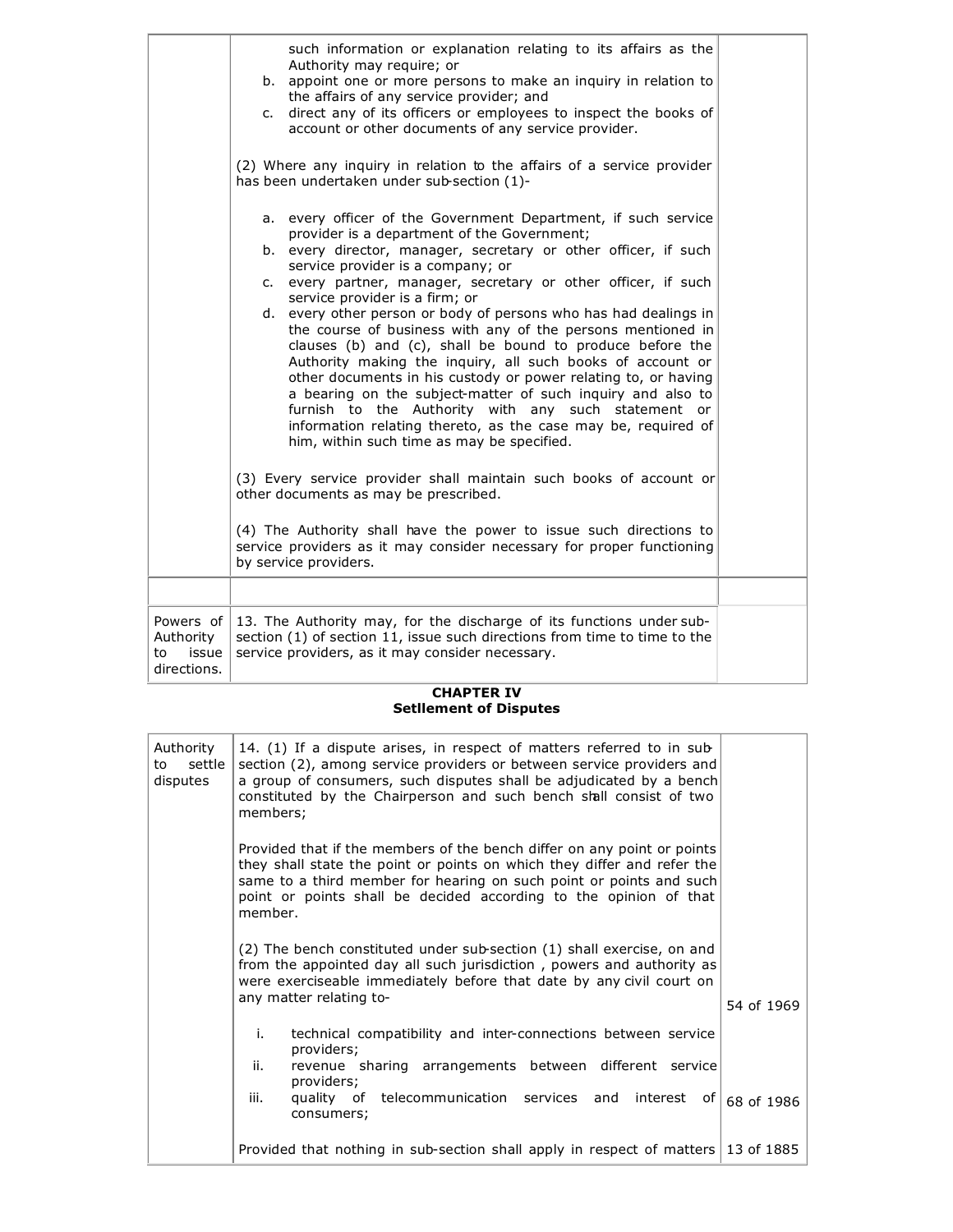|                                                 | relating to-                                                                                                                                                                                                                                                                                                                                                                                                                                                                                                                                                                                                                                                                                                                                           |                                |
|-------------------------------------------------|--------------------------------------------------------------------------------------------------------------------------------------------------------------------------------------------------------------------------------------------------------------------------------------------------------------------------------------------------------------------------------------------------------------------------------------------------------------------------------------------------------------------------------------------------------------------------------------------------------------------------------------------------------------------------------------------------------------------------------------------------------|--------------------------------|
|                                                 | a. the monopolistic trade practice, restrictive trade practice and<br>unfair trade practice which are subject to the jurisdiction of the<br>Monopolies and Restrictive Trade Practices Commission<br>established under sub-section (1) of section 5 of the<br>Monopolies and Restrictive Trade Practices Act, 1969;<br>b. the complaint of an individual consumer maintainable before a<br>Consumer Disputes Redressal Forum or a Consumer Disputes<br>Redressal Commission or the National Consumer Redressal<br>Commission established under section 9 of the Consumer<br>Protection Act, 1986;<br>c. dispute between telegraph authority and any other person<br>referred to in sub-section (1) of section 7B of the Indian<br>Telegraph Act, 1885. |                                |
|                                                 |                                                                                                                                                                                                                                                                                                                                                                                                                                                                                                                                                                                                                                                                                                                                                        |                                |
| Filing<br>application<br>to<br>Authority<br>and | of $\vert$ 15. (1) An aggrieved person may make an application in respect of<br>matters referred to in sub-section (2) of section 14 within such period<br>as may be prescribed.                                                                                                                                                                                                                                                                                                                                                                                                                                                                                                                                                                       |                                |
| procedure<br>for<br>passing                     | Filing of application to Authority and procedure for passing order by it.<br>Explanation - For the purpose of this sub-section, the expression<br>"aggrieved person" means-                                                                                                                                                                                                                                                                                                                                                                                                                                                                                                                                                                            |                                |
| order<br>by<br>it.                              | any service provider who has a dispute in respect of matters<br>i.<br>referred to in clauses (1) and (ii) of sub-section (2) of section<br>14;                                                                                                                                                                                                                                                                                                                                                                                                                                                                                                                                                                                                         |                                |
|                                                 | where any loss or damage is caused to a group of consumers,<br>ii.<br>any member representing such group of consumers.                                                                                                                                                                                                                                                                                                                                                                                                                                                                                                                                                                                                                                 |                                |
|                                                 | (2) On receipt of an application made under sub-section (1), the<br>Authority may, after giving the parties an opportunity of being heard,<br>pass such orders as it thinks fit preferably within a period of six<br>months from the date of filing of such application and shall record<br>reasons in writing if final order cannot be passed within the said<br>period.                                                                                                                                                                                                                                                                                                                                                                              |                                |
|                                                 | (3) While arriving at a decision, the Authority shall record in writing<br>the reasons for such decision.                                                                                                                                                                                                                                                                                                                                                                                                                                                                                                                                                                                                                                              |                                |
|                                                 | (4) Every decision of the Authority shall be published in the annual<br>report of the Authority                                                                                                                                                                                                                                                                                                                                                                                                                                                                                                                                                                                                                                                        |                                |
|                                                 | (5) The orders and directions of the Authority shall be binding on the<br>service providers, Government and all other persons concerned.                                                                                                                                                                                                                                                                                                                                                                                                                                                                                                                                                                                                               |                                |
|                                                 |                                                                                                                                                                                                                                                                                                                                                                                                                                                                                                                                                                                                                                                                                                                                                        |                                |
| 5 of 1908<br>45<br>of<br>1860                   | 16. (1) The Authority shall be guided by the principles of natural<br>justice.                                                                                                                                                                                                                                                                                                                                                                                                                                                                                                                                                                                                                                                                         | Procedures<br>and<br>powers of |
| 2 of 1974                                       | (2) The Authority shall have, for the purpose of discharging their<br>functions under this Chapter, the same powers as are vested in a civil<br>court under the Code of civil Procedure, 1908 in respect of the<br>following matters, namely                                                                                                                                                                                                                                                                                                                                                                                                                                                                                                           | Authority                      |
|                                                 | a. summoning and enforcing the attendance of any person and<br>examining him on oath;<br>b. requiring the discovery and production of documents;<br>receiving evidence on affidavits;<br>$C_{1}$<br>d. issuing commissions for the examination of witnesses or<br>documents;<br>e. reviewing its decisions;<br>dismissing an application for default or deciding it ex parte;<br>f.<br>a. setting aside any order of dismissal of any application for                                                                                                                                                                                                                                                                                                  |                                |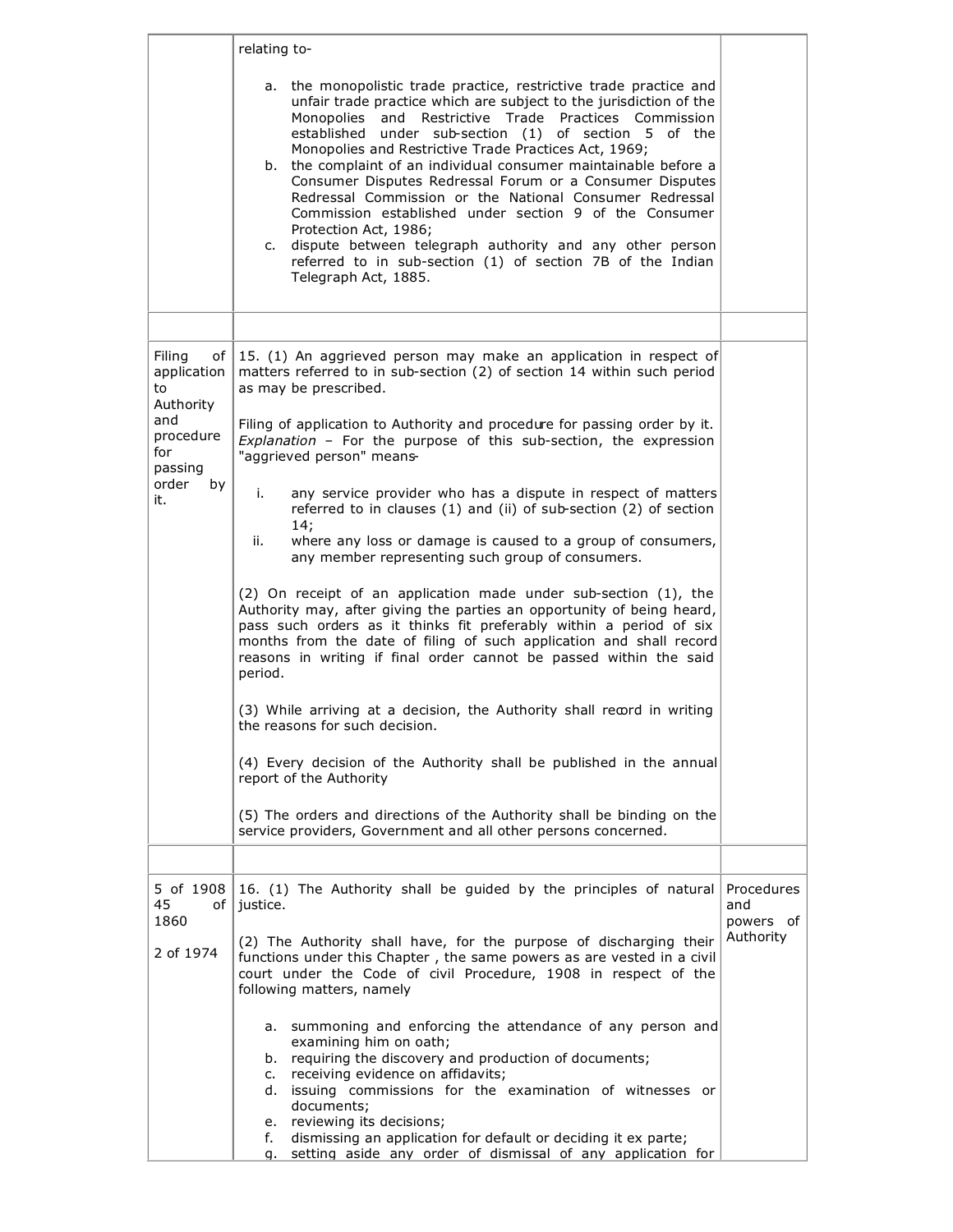| default or any order passed by it ex parte;<br>h. any other matter which may be prescribed.<br>(3) Every proceeding before the Authority shall be deemed to be a<br>judicial proceeding within the meaning of sections 193 and 228, and<br>for the purpose of section 196 of the Indian Penal Code and the<br>Authority shall be deemed to be a civil court for all the purposes of<br>section 195 and Chapter XXVI of the Code of Criminal Procedure 1973.                      |                                                                                                           |
|----------------------------------------------------------------------------------------------------------------------------------------------------------------------------------------------------------------------------------------------------------------------------------------------------------------------------------------------------------------------------------------------------------------------------------------------------------------------------------|-----------------------------------------------------------------------------------------------------------|
| 17. The applicant may either appear in person or authorise one or Right<br>more legal practitioners or any of its officers to present his or its case<br>before the Authority.                                                                                                                                                                                                                                                                                                   | to<br>legal<br>represent-<br>ation                                                                        |
| 18. Any person aggrieved by any decision or order of the Authority<br>may file an appeal to the High Court within thirty days from the date of<br>communication of the decision or order of the Authority to him;<br>Provided that the High Court may, if it is satisfied that the appellant<br>was prevented by sufficient cause from filing the appeal within the said<br>period, allow it to be filed within a further period not exceeding sixty<br>days.                    | Appeal to<br>High Court                                                                                   |
|                                                                                                                                                                                                                                                                                                                                                                                                                                                                                  |                                                                                                           |
| 19. Every order made by the Authority under this Act or the order<br>made by the High Court in any appeal against any order of the<br>Authority shall, on a certificate issued by any officer of the Authority or<br>the Registrar of the High Court, as the case may be, be deemed to be<br>decree of the civil court and shall be executable in the same manner as<br>a decree of that court.                                                                                  | Orders<br>passed by<br>Authority<br>High<br>or<br>Court<br>to<br>be<br>executable<br>as<br>a<br>decree.   |
|                                                                                                                                                                                                                                                                                                                                                                                                                                                                                  |                                                                                                           |
| 20. If any person wilfully fails to comply with the orders of the<br>Authority or any order of the High Court, as the case may be, he shall<br>be punishable with fine which may extend to one lakh rupees and failure<br>incase of a second or subsequent offence with fine which may extend<br>to two lakh rupees and in the case of continuing contravention with<br>additional fine which may extend to two lakh rupees for every day<br>during which the default continues. | Penalty for<br>wilful<br>to<br>comply<br>with<br>orders<br>оf<br>Authority<br><b>or</b><br>High<br>Court. |

# **CHAPTER V**

Finance, Accounts and Audit

| Grants<br>Central<br>Government. | by 21. The Central Government may, after due appropriation made by<br>Parliament by law in this behalf, make to the Authority grants of such<br>sums of money as are required to pay salaries and allowances payable to<br>the Chairperson and the members and the administrative expenses<br>including the salaries, allowances and pension payable to or in respect of<br>officers and other employees of the Authority. |  |
|----------------------------------|----------------------------------------------------------------------------------------------------------------------------------------------------------------------------------------------------------------------------------------------------------------------------------------------------------------------------------------------------------------------------------------------------------------------------|--|
|                                  |                                                                                                                                                                                                                                                                                                                                                                                                                            |  |
| Fund                             | 22. 1) There shall be constituted a Fund to be called the Telecom<br>Regulatory Authority of India General Fund and there shall be credited<br>thereto-                                                                                                                                                                                                                                                                    |  |
|                                  | a. All grants, fees and chargers received by the Authority under this<br>Act; and<br>b. All sums received by the Authority from such other sources as                                                                                                                                                                                                                                                                      |  |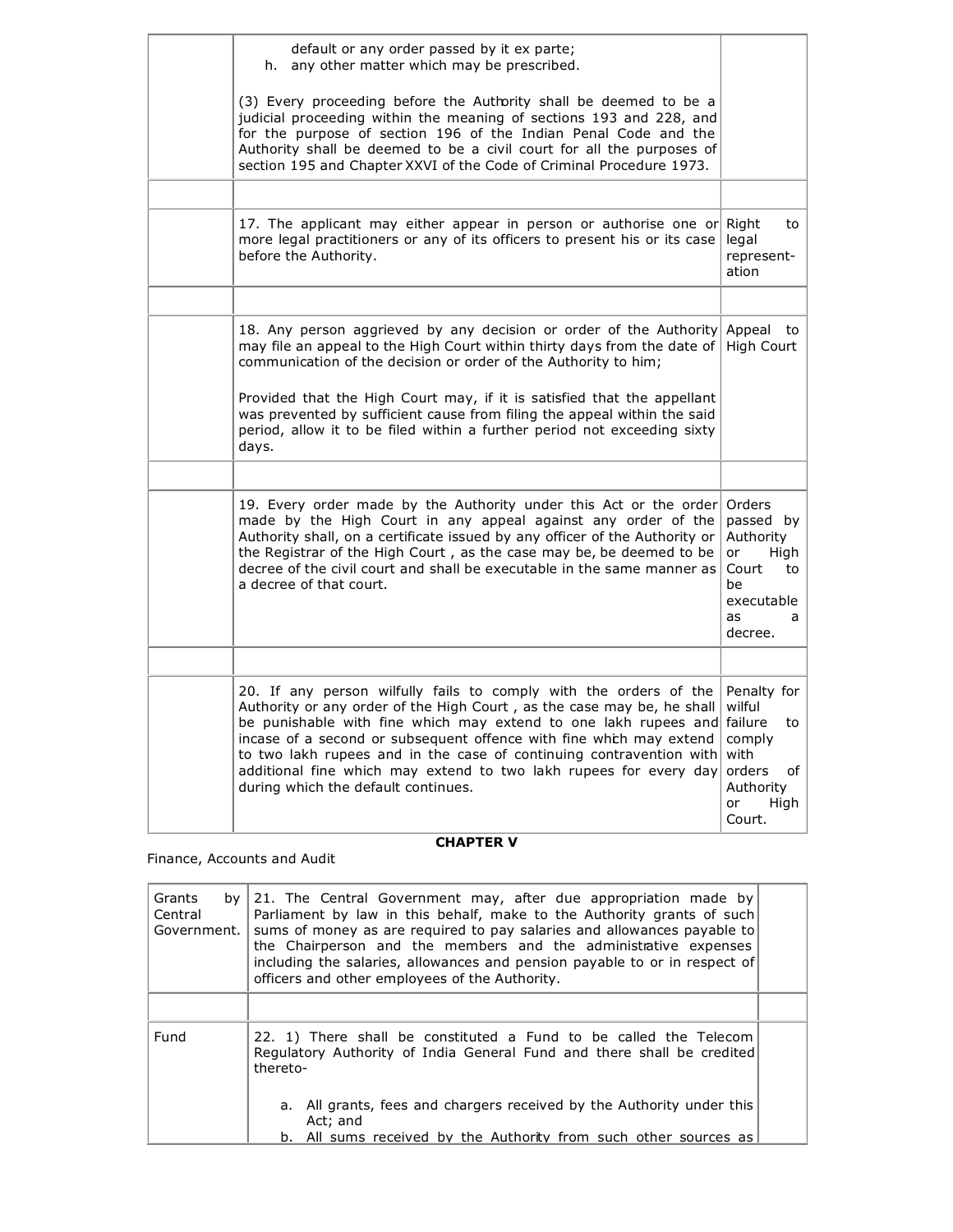|                                                   | may be decided upon by the Central Government.                                                                                                                                                                                                                                                                                                                                                                                                                                                                                                                           |  |  |  |
|---------------------------------------------------|--------------------------------------------------------------------------------------------------------------------------------------------------------------------------------------------------------------------------------------------------------------------------------------------------------------------------------------------------------------------------------------------------------------------------------------------------------------------------------------------------------------------------------------------------------------------------|--|--|--|
|                                                   | The Fund shall be applied for meeting-                                                                                                                                                                                                                                                                                                                                                                                                                                                                                                                                   |  |  |  |
|                                                   | a. The salaries and allowances payable to the Chairperson and<br>members and the administrative expenses including the salaries,<br>allowances and pension payable to or in respect of officers and<br>other employees of the Authority; and<br>b. The expenses on objects and for purposes authorised by this Act.                                                                                                                                                                                                                                                      |  |  |  |
|                                                   |                                                                                                                                                                                                                                                                                                                                                                                                                                                                                                                                                                          |  |  |  |
| Accounts<br>and Audit                             | 23. (1) The Authority shall maintain proper accounts and other relevant<br>records and prepared an annual statement of accounts in such form as<br>may be prescribed by the Central Government in consultation with the<br>Comptroller and Auditor-General of India.                                                                                                                                                                                                                                                                                                     |  |  |  |
|                                                   | (2) The accounts of the Authority shall be audited by the Comptroller and<br>Auditor-General of India at such intervals as may be specified by him and<br>any expenditure incurred in connection with such auditor shall be payable<br>by the Authority to the Comptroller and Auditor-General of India.                                                                                                                                                                                                                                                                 |  |  |  |
|                                                   | (3) The Comptroller and Auditor-General of India and any other person<br>appointed by him in connection with the audit of the accounts of the<br>Authority shall have the same rights and privileges and authority in<br>connection with such audit as the Comptroller and Auditor-General<br>generally has, in connection with the audit of the Government accounts<br>and, in particular, shall have the right to demand the production of books,<br>accounts, connected vouchers and other documents and papes and to<br>inspect any of the offices of the Authority. |  |  |  |
|                                                   | (4) The accounts of the Authority as certified by the Comptroller and<br>Auditor-General of India or any other person appointed by him in this<br>behalf together with the audit report thereon shall be forwarded annually<br>to the Central Government and that Government shall cause the same to<br>be laid before each House of Parliament.                                                                                                                                                                                                                         |  |  |  |
|                                                   |                                                                                                                                                                                                                                                                                                                                                                                                                                                                                                                                                                          |  |  |  |
| returns, etc. $ $<br>Central<br>to<br>Government. | Furnishing of $\vert$ 24. (1) The Authority shall furnish to the Central Government at such time<br>and in such form and manner as may be prescribed or as the Central<br>Government may direct, such returns and statements and such particulars<br>in regard to any proposed or existing programme for the promotion and<br>development of the telecommunication services, as the Central<br>Government from time to time require.                                                                                                                                     |  |  |  |
|                                                   | (2) The Authority shall prepare once every year in such form and at such<br>time as may be prescribed, an annual report giving a summary of its<br>activities during the previous year and copies of the report shall be<br>forwarded to the Central Government.                                                                                                                                                                                                                                                                                                         |  |  |  |
|                                                   | (3) A copy of the report received under sub-section (2) shall be laid, as<br>soon as may be after it is received, before each House of Parliament.                                                                                                                                                                                                                                                                                                                                                                                                                       |  |  |  |
| <b>CHAPTER VI</b>                                 |                                                                                                                                                                                                                                                                                                                                                                                                                                                                                                                                                                          |  |  |  |

#### Miscellaneous

25. (1) The Central Government may, from time to time, issue to the Powers of Authority such directions as it may think necessary in the interest of Central the sovereignty and integrity of India, the security of the State, Government friendly relations with foreign States, public order, decency or to issue morality. directions (2) Without prejudice to the foregoing provisions, the Authority shall, in exercise of its powers or the performance of its functions, be bound by such directions on questions of policy as the Central Government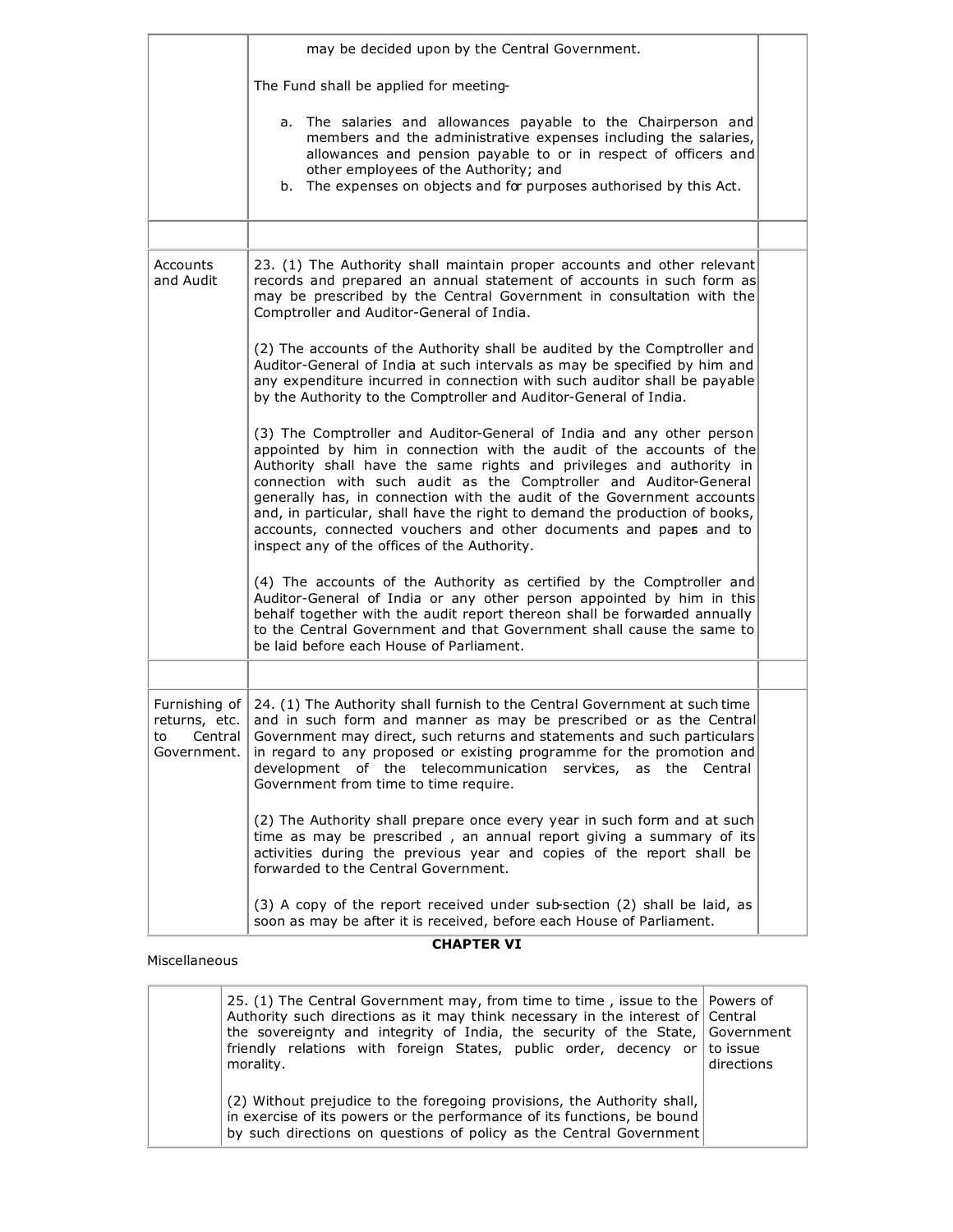|               | may give in writing to it from time to time:                                                                                                                                                                                                                                                                                                                                                                                                                                                                                           |                                                                                    |
|---------------|----------------------------------------------------------------------------------------------------------------------------------------------------------------------------------------------------------------------------------------------------------------------------------------------------------------------------------------------------------------------------------------------------------------------------------------------------------------------------------------------------------------------------------------|------------------------------------------------------------------------------------|
|               | Provided that the Authority shall, as far as practicable, be given an<br>opportunity to express its views before any direction is given under<br>this sub-section.                                                                                                                                                                                                                                                                                                                                                                     |                                                                                    |
|               | (3) The decision of the Central Government whether a question is one<br>of policy or not shall be final.                                                                                                                                                                                                                                                                                                                                                                                                                               |                                                                                    |
|               |                                                                                                                                                                                                                                                                                                                                                                                                                                                                                                                                        |                                                                                    |
| 45 of<br>1860 | 26. All members, officers and other employees of the Authority shall<br>be deemed, when acting or purporting to act in pursuance of any of<br>the provisions of this Act to be public servants within the meaning of<br>section 21 of the Indian Penal Code.                                                                                                                                                                                                                                                                           | Members,<br>officers and<br>employees of<br>Authority to<br>be public<br>servants. |
|               |                                                                                                                                                                                                                                                                                                                                                                                                                                                                                                                                        |                                                                                    |
|               | 27. No civil court shall have jurisdiction in respect of any matter which<br>the Authority is empowered by or under this Act to determine.                                                                                                                                                                                                                                                                                                                                                                                             | Bar of<br>jurisdiction                                                             |
|               |                                                                                                                                                                                                                                                                                                                                                                                                                                                                                                                                        |                                                                                    |
|               | 28. No suit, prosecution or other legal proceedings shall lie against<br>the Central Government or the Authority or any officer of Central<br>government or any member, officer or other employees of the<br>Authority for anything which is in good faith done or intended to be<br>done under this Act or the rules or regulations made thereunder.                                                                                                                                                                                  | Protection of<br>action taken<br>in good faith.                                    |
|               |                                                                                                                                                                                                                                                                                                                                                                                                                                                                                                                                        |                                                                                    |
|               | 29. If a person violates directions of the Authority, such person shall<br>be punishable with fine which may extend to one lakh rupees and in<br>case of second or subsequent offence with fine which may extend to<br>two lakh rupees and in the case of containing contravention with<br>additional fine which may extend to two lakh rupees for every day<br>during which the default continues.                                                                                                                                    | Penalty for<br>contra-<br>vention of<br>directions of<br>Authority.                |
|               |                                                                                                                                                                                                                                                                                                                                                                                                                                                                                                                                        |                                                                                    |
|               | 30. (1) Where an offence under this Act has been committed by a<br>company, every person who at the time the offence was committed<br>was in charge of, and was responsible to, the company for the<br>conduct of the business of the company, as well as the company, shall<br>be deemed to be guilty of the offence and shall be liable to be<br>proceeded against and punished accordingly:                                                                                                                                         | Offences by<br>companies.                                                          |
|               | Provided that nothing contained in such sub-section shall render any<br>such person liable to any punishment provided in this Act if he proves<br>that the offence was committed without his knowledge or that he has<br>exercised all due diligence to prevent the commission of such offence.                                                                                                                                                                                                                                        |                                                                                    |
|               | (2) Notwithstanding anything contained in sub-section (1), where any<br>offence under this Act has been committed by a company and it is<br>proved that the offence has been committed with the consent or<br>connivance of, or is attributable to, any neglect on the part of any<br>director, manager, secretary or other officer of the company, such<br>director, manager, secretary or other officer shall also be deemed to<br>be guilty of the offence and shall be liable to be proceeded against<br>and punished accordingly. |                                                                                    |
|               | Explanation - For the purposes of this section-                                                                                                                                                                                                                                                                                                                                                                                                                                                                                        |                                                                                    |
|               | "company" means any body corporate and includes a firm or<br>a.<br>other association of individuals; and<br>b. "director", in relation to a firm, means a partner in the firm.                                                                                                                                                                                                                                                                                                                                                         |                                                                                    |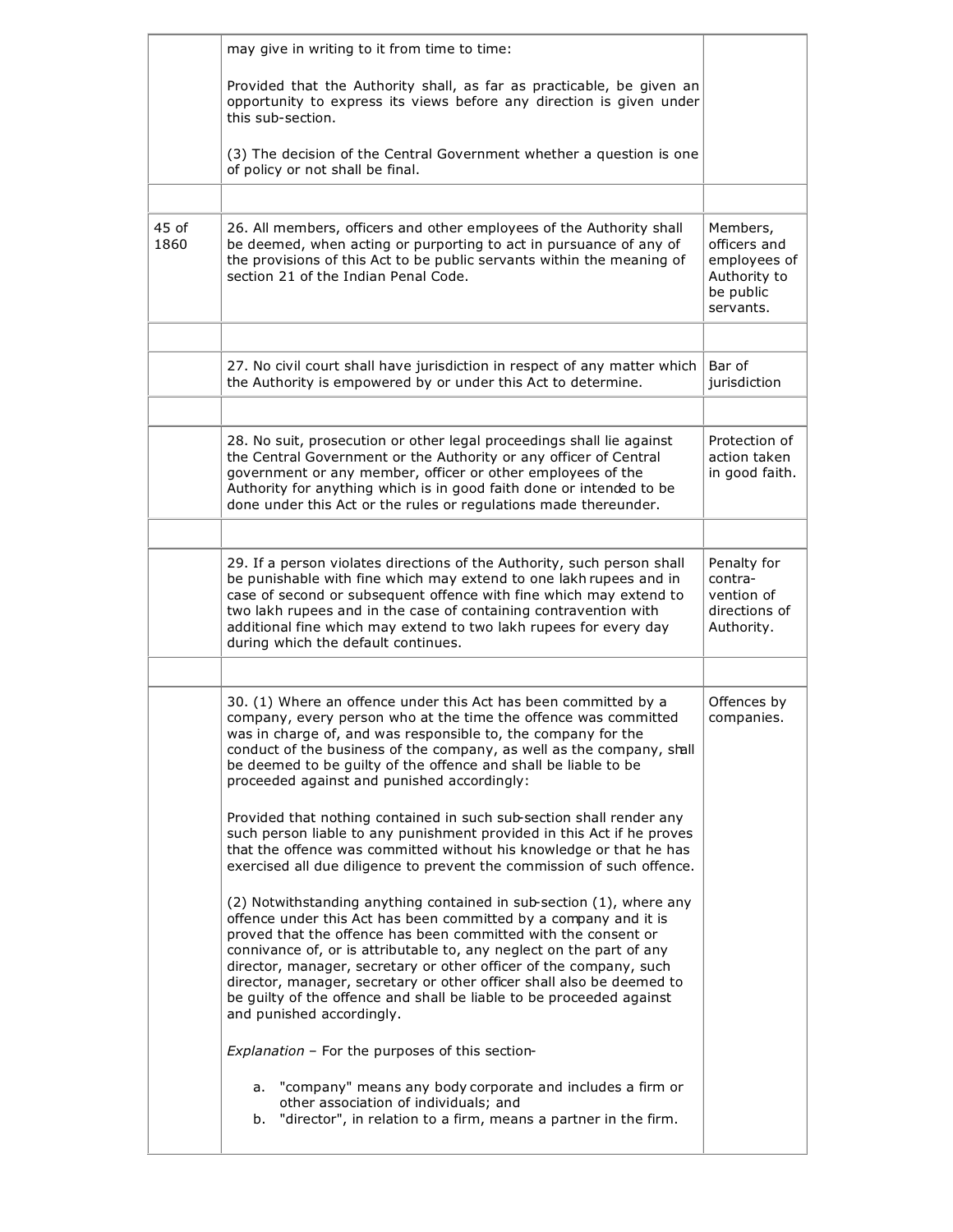|                                                           | 31. (1) Where an offence under this Act has been committed by any<br>Department of government, the Head of the Department shall be<br>deemed to be guilty of the offence and shall be liable to be proceeded<br>against and punished accordingly unless he proves that the offence<br>was committed without his knowledge or that he exercised all due<br>diligence to prevent the Commission of such offence.<br>(2) Notwithstanding anything contained in sub-section (1), where an<br>offence under this Act has been committed by a Department of<br>Government and it is proved that the offence has been committed<br>with the consent or connivance of, or is attributable to any neglect on<br>the part of, any officer, other than the Head of the Department, such<br>officer shall also be deemed to be guilty of that offence and shall be | Offences by<br>Government<br>Departments. |  |
|-----------------------------------------------------------|--------------------------------------------------------------------------------------------------------------------------------------------------------------------------------------------------------------------------------------------------------------------------------------------------------------------------------------------------------------------------------------------------------------------------------------------------------------------------------------------------------------------------------------------------------------------------------------------------------------------------------------------------------------------------------------------------------------------------------------------------------------------------------------------------------------------------------------------------------|-------------------------------------------|--|
|                                                           | liable to be proceeded against and punished accordingly.                                                                                                                                                                                                                                                                                                                                                                                                                                                                                                                                                                                                                                                                                                                                                                                               |                                           |  |
| Exempt-<br>ion from<br>tax on<br>wealth<br>and<br>income. | 32. Notwithstanding anything contained in the Wealth-tax Act, 1957,<br>the Income Tax Act, 1961, or any other enactment for the time being<br>in force relating to tax on wealth, income, profits or gains, the<br>Authority shall not be liable to pay wealth-tax, income tax or any<br>other tax in respect of their wealth, income, profits or gains derived.                                                                                                                                                                                                                                                                                                                                                                                                                                                                                       | 27 of 1957<br>43 of 1961                  |  |
|                                                           |                                                                                                                                                                                                                                                                                                                                                                                                                                                                                                                                                                                                                                                                                                                                                                                                                                                        |                                           |  |
| Delegat-<br>ion                                           | 33. The Authority may, by general or special order in writing,<br>delegate to any member, officer of the Authority or any other person<br>subject to such conditions, if any, as may be specified in the order,<br>such of its powers and functions under this Act (except the power to<br>settle dispute under Chapter IV and to make regulation under section<br>36 as it may deem necessary.                                                                                                                                                                                                                                                                                                                                                                                                                                                        |                                           |  |
|                                                           |                                                                                                                                                                                                                                                                                                                                                                                                                                                                                                                                                                                                                                                                                                                                                                                                                                                        |                                           |  |
| Cogniz-<br>ance of<br>offences.                           | 34. (1) No court shall take cognizance of any offence punishable<br>under this Act or the rules or regulations made thereunder, save on a<br>complaint made by the Authority.<br>(2) No court inferior to that of a Chief Metropolitan Magistrate or a<br>Chief Judicial Magistrate of first class shall try any offence punishable                                                                                                                                                                                                                                                                                                                                                                                                                                                                                                                    |                                           |  |
|                                                           | under this Act.                                                                                                                                                                                                                                                                                                                                                                                                                                                                                                                                                                                                                                                                                                                                                                                                                                        |                                           |  |
|                                                           |                                                                                                                                                                                                                                                                                                                                                                                                                                                                                                                                                                                                                                                                                                                                                                                                                                                        |                                           |  |
| Power to<br>make<br>rules.                                | 35. (1) The Central government may, by notification, make rules for<br>carrying out the purposes of this Act.                                                                                                                                                                                                                                                                                                                                                                                                                                                                                                                                                                                                                                                                                                                                          |                                           |  |
|                                                           | (2) In particular and without prejudice to the generality of the<br>foregoing power, such rules may provide for all or any of the following<br>matters, namely;-                                                                                                                                                                                                                                                                                                                                                                                                                                                                                                                                                                                                                                                                                       |                                           |  |
|                                                           | a. the salary and allowances payable to and the other conditions<br>of service of the Chairperson and members under sub-section<br>$(5)$ of section 5:                                                                                                                                                                                                                                                                                                                                                                                                                                                                                                                                                                                                                                                                                                 |                                           |  |
|                                                           | b. the powers and functions of the Chairperson under sub-<br>section (1) of section 6;                                                                                                                                                                                                                                                                                                                                                                                                                                                                                                                                                                                                                                                                                                                                                                 |                                           |  |
|                                                           | c. the procedure for conducting an inquiry made under sub-<br>section (2) of section 7;                                                                                                                                                                                                                                                                                                                                                                                                                                                                                                                                                                                                                                                                                                                                                                |                                           |  |
|                                                           | d. the category of books of accounts or other documents which<br>are required to be maintained under sub-section (3) of section                                                                                                                                                                                                                                                                                                                                                                                                                                                                                                                                                                                                                                                                                                                        |                                           |  |
|                                                           | 12:<br>e. the period within which an application is to be made under                                                                                                                                                                                                                                                                                                                                                                                                                                                                                                                                                                                                                                                                                                                                                                                   |                                           |  |
|                                                           | sub-section (1) of section 15;<br>the manner in which the accounts of the Authority shall be<br>f.                                                                                                                                                                                                                                                                                                                                                                                                                                                                                                                                                                                                                                                                                                                                                     |                                           |  |
|                                                           | maintained under sub-section (1) of section 23;<br>g. the time within which and the form and manner in which<br>returns and report are to be made to the Central Government<br>under sub-section (1) and (2) of section 24;                                                                                                                                                                                                                                                                                                                                                                                                                                                                                                                                                                                                                            |                                           |  |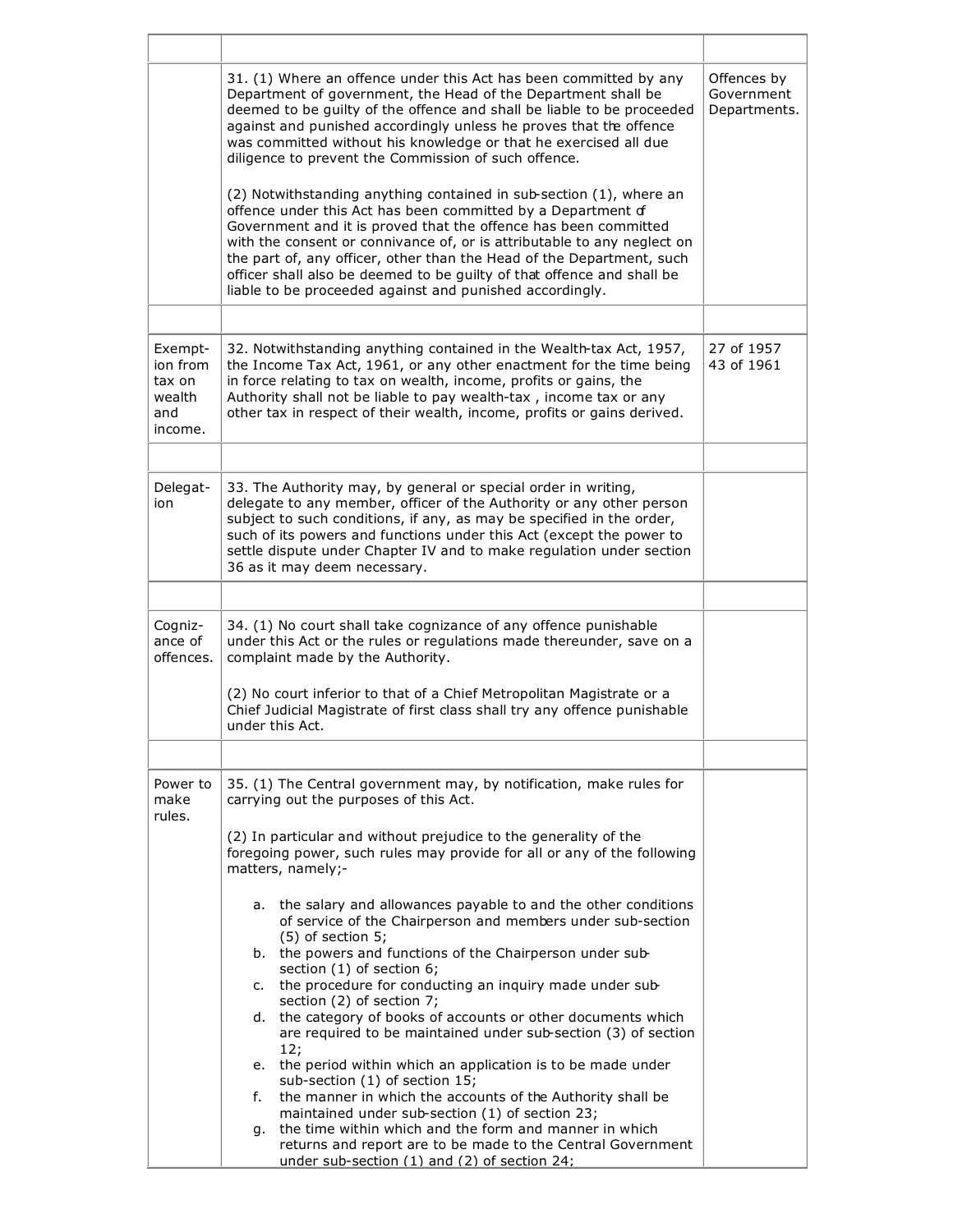|                                             | h. any other matter which is to be, or may be, prescribed, or in<br>respect of which provision is to be made, by rules;                                                                                                                                                                                                                                                                                                                                                                                                                                                                                                                                                                                                                                                                                                                                           |                                                           |
|---------------------------------------------|-------------------------------------------------------------------------------------------------------------------------------------------------------------------------------------------------------------------------------------------------------------------------------------------------------------------------------------------------------------------------------------------------------------------------------------------------------------------------------------------------------------------------------------------------------------------------------------------------------------------------------------------------------------------------------------------------------------------------------------------------------------------------------------------------------------------------------------------------------------------|-----------------------------------------------------------|
|                                             |                                                                                                                                                                                                                                                                                                                                                                                                                                                                                                                                                                                                                                                                                                                                                                                                                                                                   |                                                           |
| Power to<br>make<br>regulat-<br>ions.       | 36. (1) The Authority may, by notification, make regulations<br>consistent with this Act and the rules made thereunder to carry out<br>the purposes of Act.                                                                                                                                                                                                                                                                                                                                                                                                                                                                                                                                                                                                                                                                                                       |                                                           |
|                                             | (2) In particular, and without prejudice to the generality of the<br>foregoing power, such regulations may provide for all or any of the<br>following matters, namely:-                                                                                                                                                                                                                                                                                                                                                                                                                                                                                                                                                                                                                                                                                           |                                                           |
|                                             | a. the times and places of meetings of the Authority and the<br>procedure to be followed at such meetings under sub-section<br>(1) of section 8, including quorum necessary for the<br>transaction of business;<br>b. the transaction of business at the meetings of the Authority<br>under sub-section (4) of section 8;<br>c. the salaries and allowances payable to and the other<br>conditions of service of officers and other employees of the                                                                                                                                                                                                                                                                                                                                                                                                              |                                                           |
|                                             | Authority under sub-section (2) of section 10;<br>d. matters in respect of which register is to be maintained by the<br>Authority under clause (I) of sub-section (I) of section 11;<br>levy of fee and lay down such other requirements on<br>e.<br>fulfilment of which a copy of register may be obtained under<br>clause (m) of sub-section (l) of section 11;<br>levy of fees and other charges under clause (p) of sub-section<br>f.<br>$(1)$ of section 11.                                                                                                                                                                                                                                                                                                                                                                                                 |                                                           |
|                                             |                                                                                                                                                                                                                                                                                                                                                                                                                                                                                                                                                                                                                                                                                                                                                                                                                                                                   |                                                           |
|                                             | 37. Every rule and every regulation made under this Act shall be laid,<br>as soon as may be after it is made, before each House of Parliament,<br>while it is in session, for a total period of thirty days which may be<br>comprised in one session or in two or more successive sessions, and<br>if, before the expiry of the session immediately following the session<br>or the successive sessions aforesaid, both Houses agree in making<br>any modification in the rule or regulation or both Houses agree that<br>the rule or regulation should not be made, the rule or regulation shall<br>thereafter have effect only in such modified form or be of no effect, as<br>the case may be; so, however that any such modification or<br>annulment shall be without prejudice to the validity of anything<br>previously done under that rule or regulation. | Rules and<br>regulations<br>to laid before<br>Parliament. |
|                                             |                                                                                                                                                                                                                                                                                                                                                                                                                                                                                                                                                                                                                                                                                                                                                                                                                                                                   |                                                           |
| $13$ of<br>1885<br>17 <sub>of</sub><br>1933 | 38. The provisions of this Act shall be in addition to the provisions of<br>the Indian Telegraph Act, 1885 and the Indian Wireless Telegraphy<br>Act, 1933 and, in particular nothing in this Act shall affect any<br>jurisdiction, powers and functions required to be exercised or<br>performed by the Telegraph Authority in relation to any area falling<br>within the jurisdiction of such Authority.                                                                                                                                                                                                                                                                                                                                                                                                                                                        | Application to<br>certain laws.                           |
|                                             |                                                                                                                                                                                                                                                                                                                                                                                                                                                                                                                                                                                                                                                                                                                                                                                                                                                                   |                                                           |
|                                             | 39. (1) If any difficulty arises in giving effect to the provisions of this<br>Act, the Central government may, by order, published in the Official<br>Gazette, make such provisions not inconsistent with the provisions of<br>this Act as may appear to be necessary for removing the difficulty;                                                                                                                                                                                                                                                                                                                                                                                                                                                                                                                                                               | Power to<br>remove<br>difficulties.                       |
|                                             | Provided that no order shall be made under this section after the<br>expiry of two years from the date of commencement of this Act.                                                                                                                                                                                                                                                                                                                                                                                                                                                                                                                                                                                                                                                                                                                               |                                                           |
|                                             | (2) Every order made under this section shall be laid, as soon as may<br>be after it is made, before each House of Parliament.                                                                                                                                                                                                                                                                                                                                                                                                                                                                                                                                                                                                                                                                                                                                    |                                                           |
|                                             |                                                                                                                                                                                                                                                                                                                                                                                                                                                                                                                                                                                                                                                                                                                                                                                                                                                                   |                                                           |